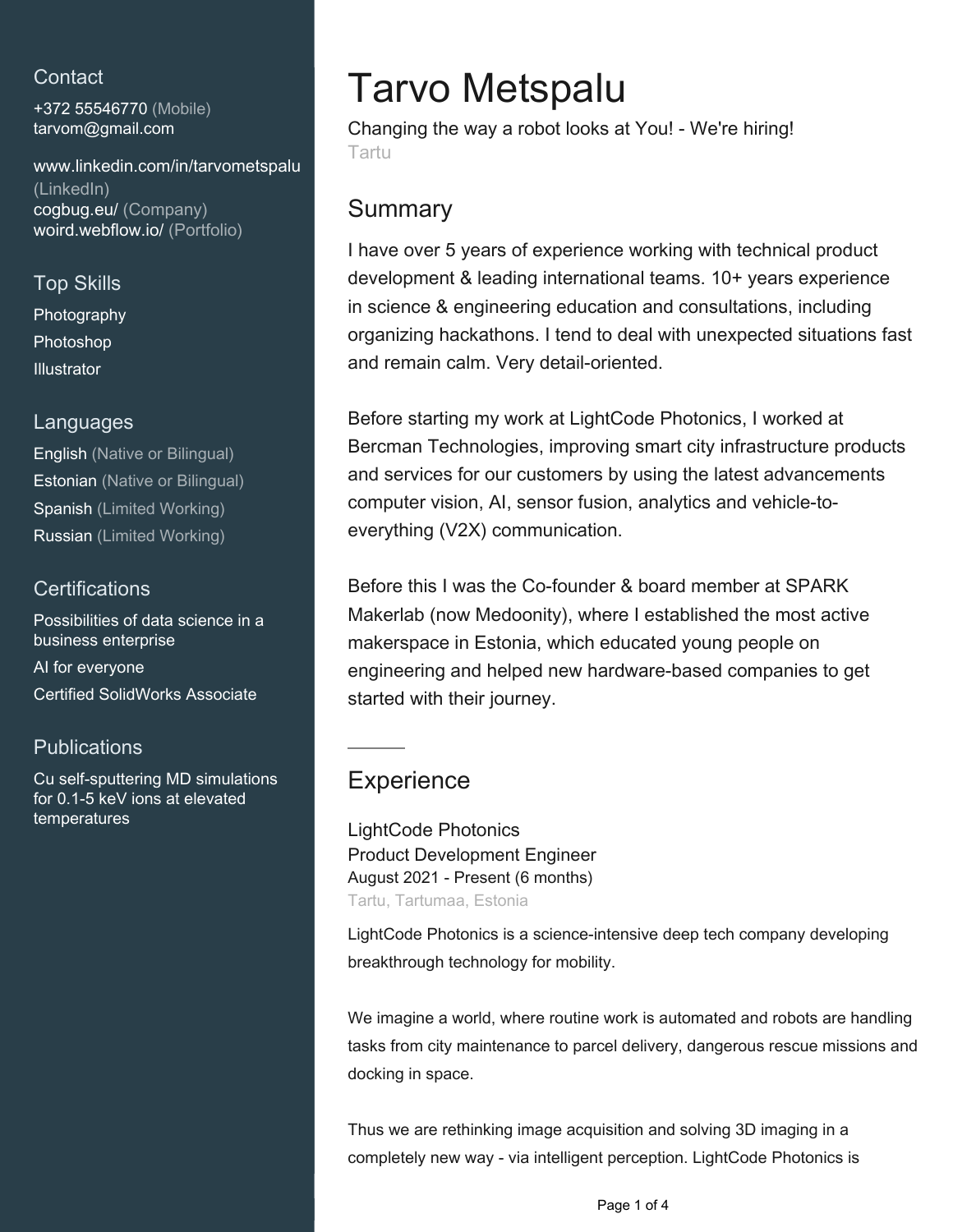transforming 3D imaging from human-like perception to robotic vision - we are building the world's first Software-Defined 3D Camera (SD3D Camera).

Our innovative approach enables us to empower the existing sensors with software-defined capability and provide Lidar performance using accessible COTS components at an affordable cost.

The impact of 3D imaging is like the global transformation of the economy from paper-based to digital.

Wo Ird Head Of Innovation August 2010 - Present (11 years 6 months) Anywhere

Startup consultation, science education shows, workshops & products, photography, video production, event hosting, web development, design etc.

Bercman Technologies 2 years 9 months

Product Manager August 2020 - March 2021 (8 months) Tartu, Tartumaa, Estonia

Focused on leading the 3rd generation Smart Pedestrian Crosswalk (SPC) international R&D team.

Reached up to 10-time reduction in the price while keeping most of the functionality in a more compact form. Also decreased the development and production times drastically.

Chief Technology Officer July 2018 - August 2020 (2 years 2 months) Estonia

Lead the development of the Smart Pedestrian Crosswalk 2nd generation with an international team and the first two generations of the Smart Mobility Hub (SMH). Built up systems and spaces for prototyping, project management and primary production.

---

Bercman Technologies is a company designing, developing and manufacturing innovative products to make traffic safer and accelerate the progress towards self-driving vehicles. The company's vision is to become a leading partner for clients in Cooperative Intelligent Transportation Systems (C-ITS)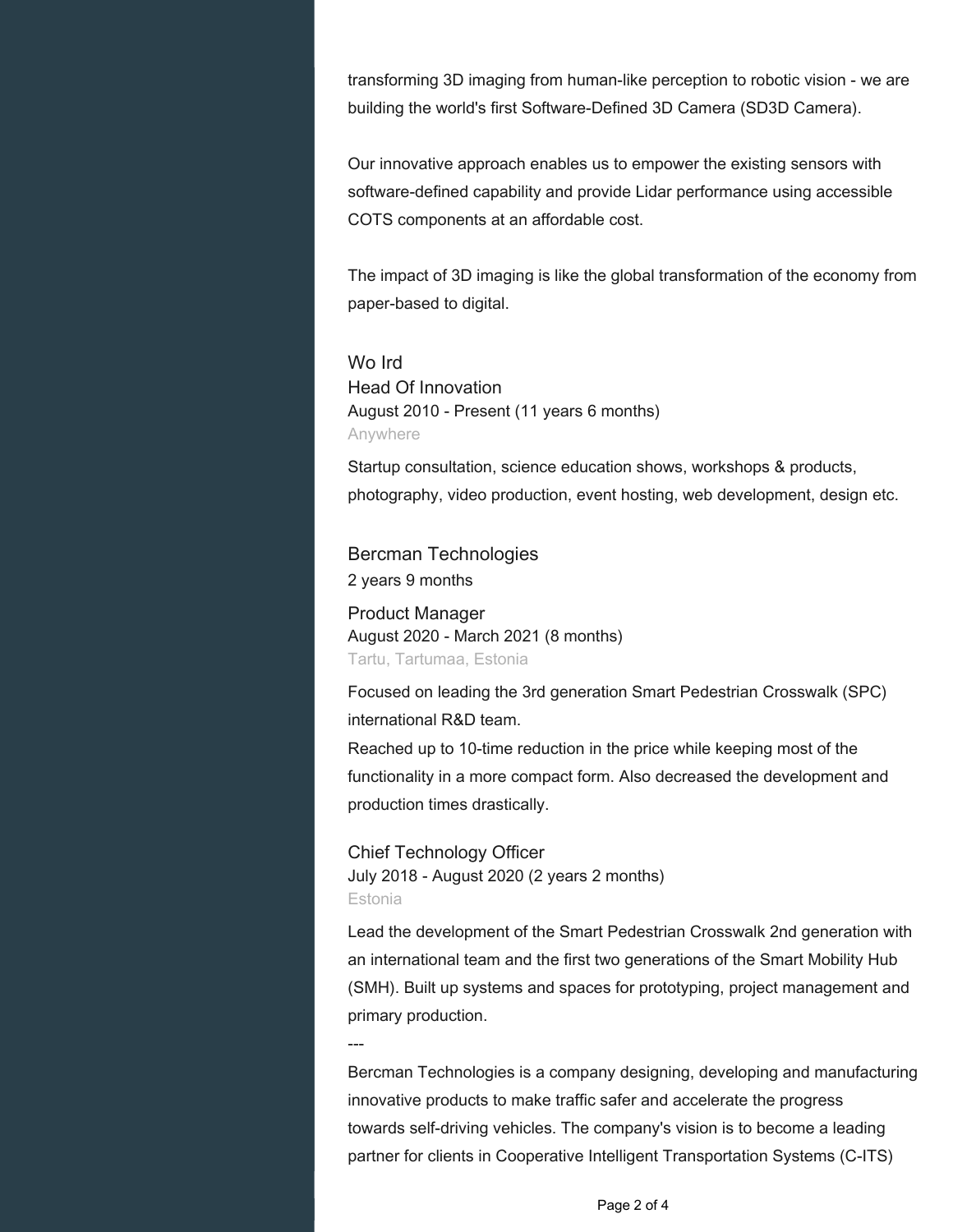market. C-ITS solutions enable increased traffic safety through automated communication between infrastructure and connected vehicles.

SPARK Makerlab (now Medoonity) 3 years 3 months Member of Council

January 2019 - September 2019 (9 months) Tartu, Estonia

Focused on the development of Inventors' Kit for youngsters which included everything necessary for engineering & electronics education in remote placed void of tools, materials or teachers with specialized education. Took part of Ajujaht 2018 (TOP 30) & also won 25 000 EUR support from NULA 2019 program. Reached around 20+ schools and hundreds of students. Also supported HK Unicorn Squad & KVARK Teadusteater with content.

Co-Founder & Board member July 2016 - January 2019 (2 years 7 months) Tartu, Estonia

My tasks included building & leading a team, setting up the workshop and an engineering school from scratch, public speaking, R&D in vast area of topics, strategic planning, sponsorships, writing projects & procurements, web development, marketing, design and sales, financial planning & accounting etc. The best experience so far!

---

SPARK Makerlab (now Medoonity) was an open workspace in Tartu town center. We offered the tools, floorspace, cool people, tricks and tips to make the DIY dreams come true.

### KVARK

Performer & Creative Specialist June 2016 - August 2018 (2 years 3 months) Estonia

\* Came up with the brand name.

\* Created and performed many original stand-up science shows for corporate and educational organizations.

\* Helped to build the first version of a modern webpage + produce media content.

\* Wrote safety video scripts for the Estonian Road Administration where I also performed (these are still shown in the Estonian Road Museum and driving schools across the country).